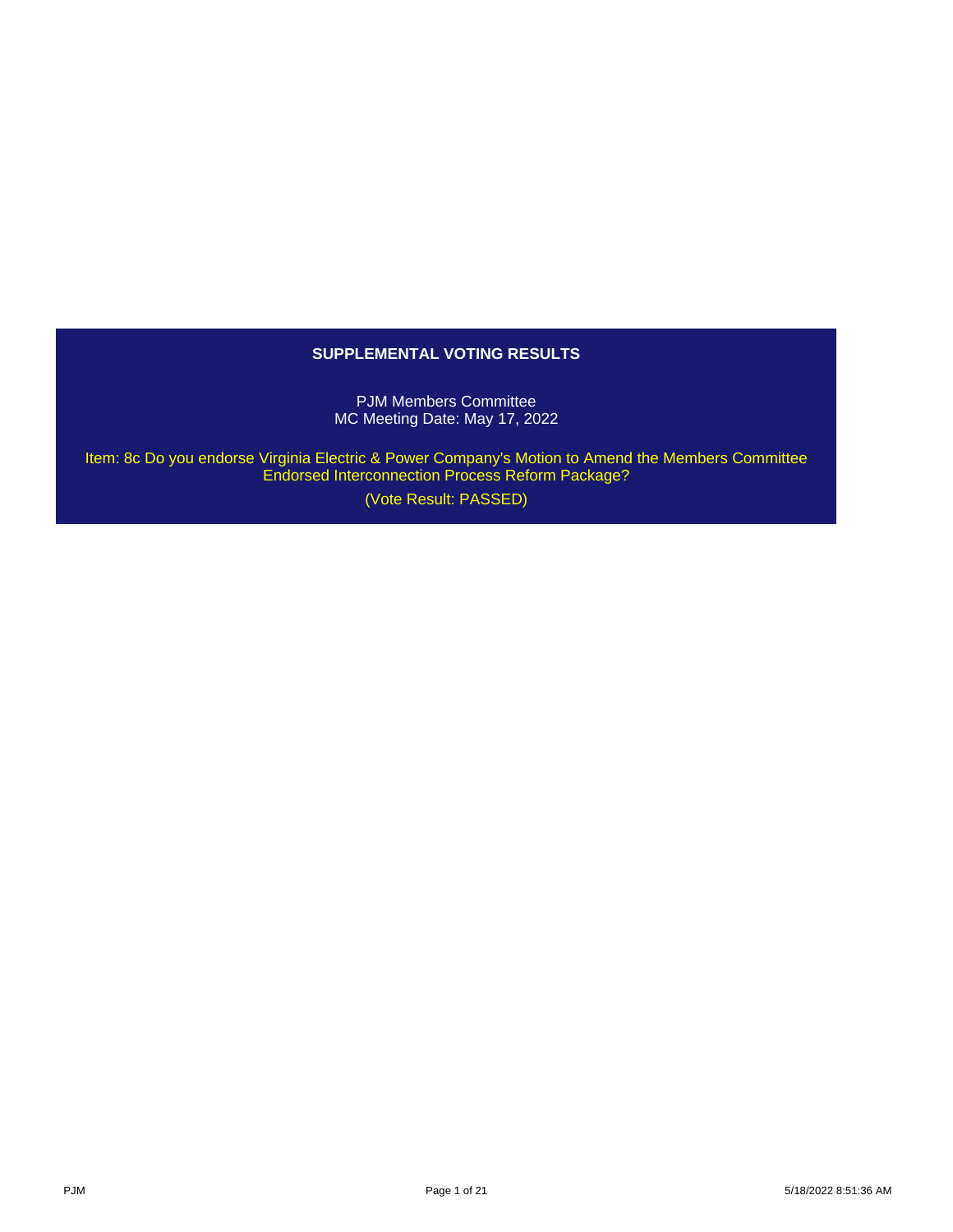## SECTION 1

Charts displayed in this section include various portrayals of how all companies voted at the Members Committee (MC) meeting on this particular issue.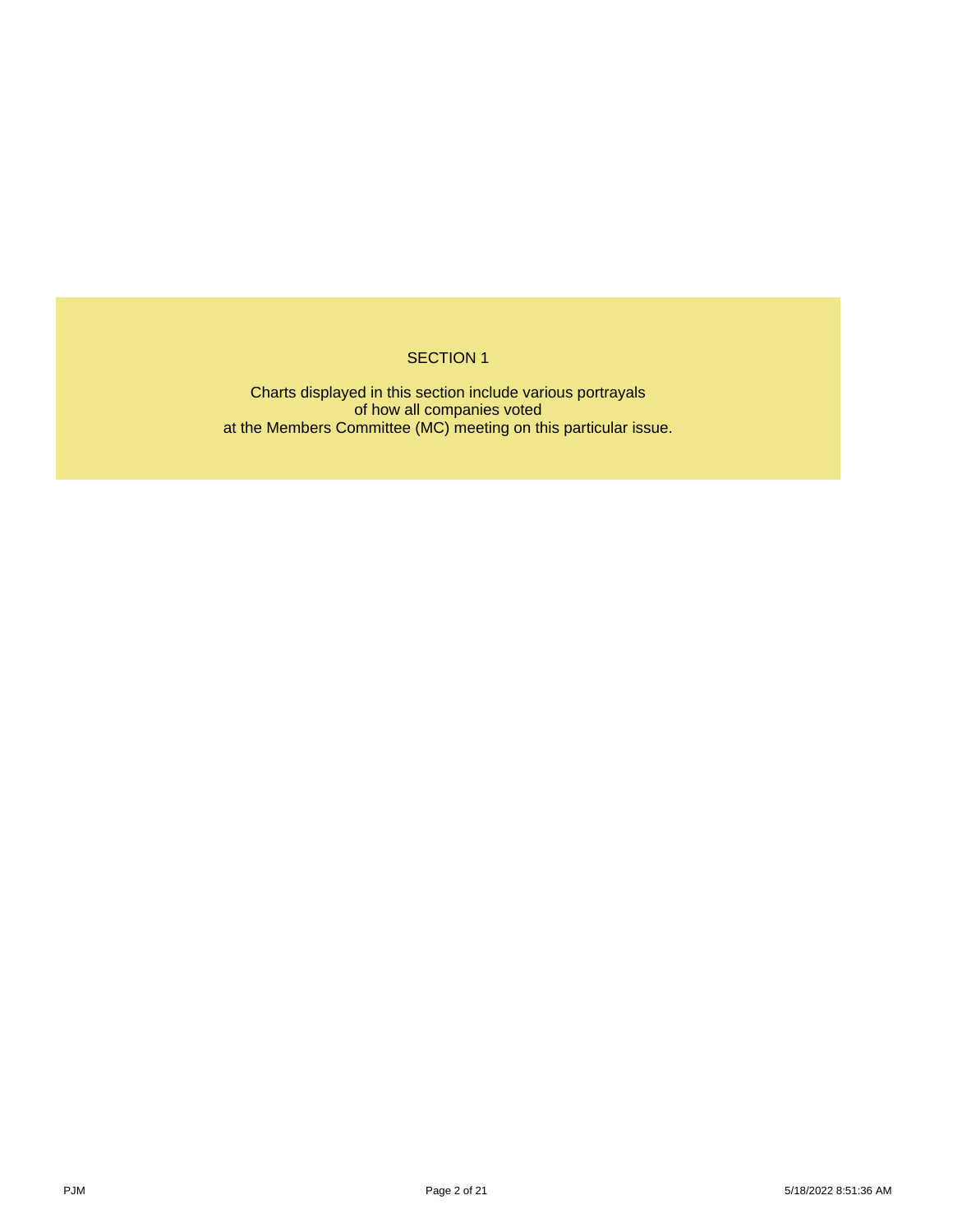Item 8c: Do you endorse Virginia Electric & Power Company's Motion to Amend the Members Committee Endorsed Interconnection Process Reform Package? (Vote Result: PASSED)



#### **Additional Detail:**

|                           | <b>Eligible</b> | <b>Attended</b> | <b>Did Not</b><br>Vote | <b>Yes</b> | <b>No</b>      | <b>Abstain</b> | <b>Sector</b><br>Vote In<br>Favor | <b>Sector</b><br>Weight in<br>Favor |
|---------------------------|-----------------|-----------------|------------------------|------------|----------------|----------------|-----------------------------------|-------------------------------------|
| End-Use Customer          | 36              | 22              | 0                      | 19         | $\overline{2}$ | 1              | 90.5%                             | 0.905                               |
| <b>Transmission Owner</b> | 14              | 12              | $\overline{2}$         | 9          |                | 0              | 90.0%                             | 0.900                               |
| <b>Generation Owner</b>   | 109             | 32              | 6                      | 20         | 3              | 3              | 87.0%                             | 0.870                               |
| Electric Distributor      | 43              | 25              | 3                      | 5          | 16             | 1              | 23.8%                             | 0.238                               |
| Other Supplier            | 307             | 23              | 4                      | 12         | 5              | 2              | 70.6%                             | 0.706                               |
| Total                     | 509             | 114             | 15                     | 65         | 27             | 7              |                                   | 3.618                               |

\*Refer to the Company Designations table "Company Sector" column to see each company's group designation found on this chart.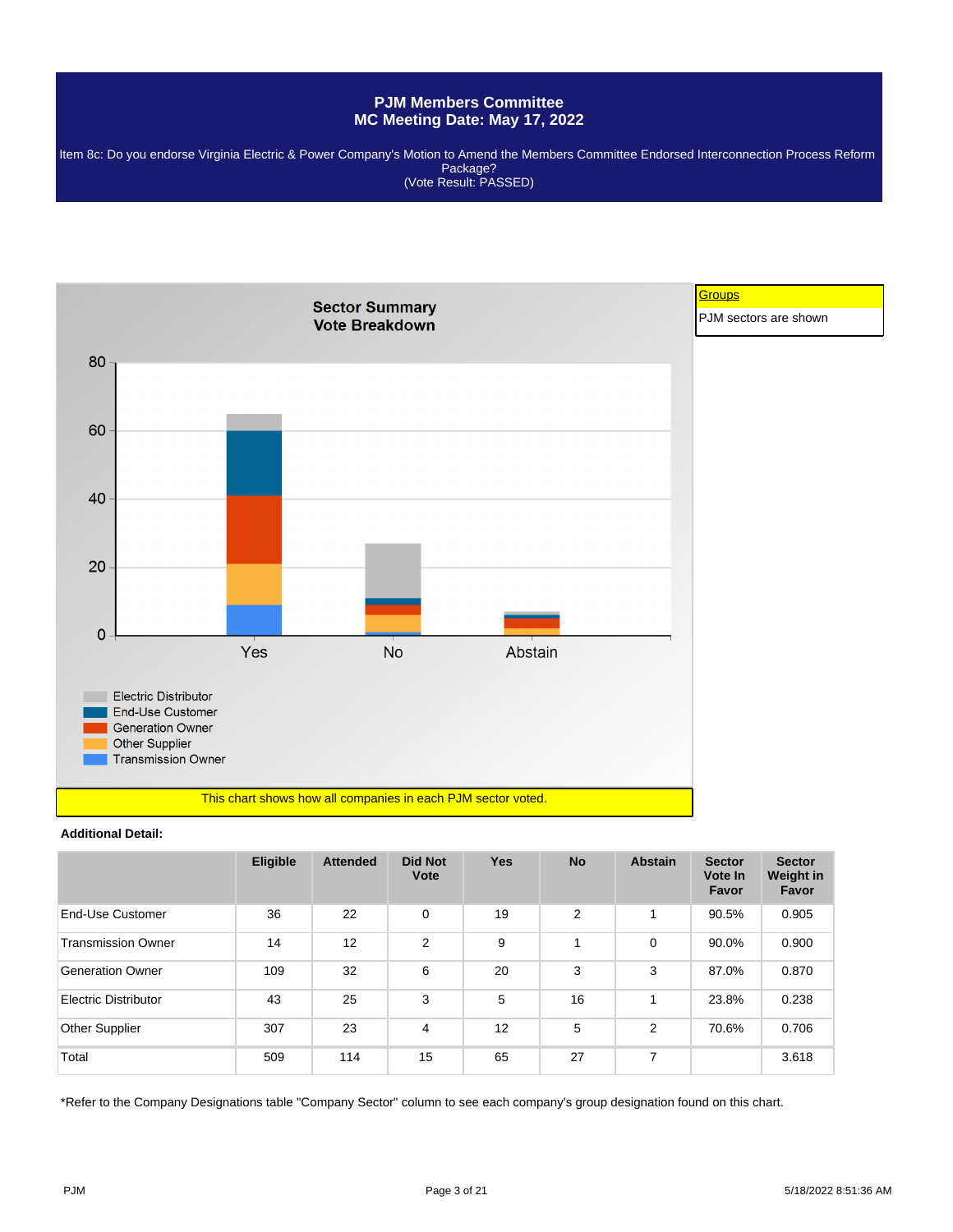Item 8c: Do you endorse Virginia Electric & Power Company's Motion to Amend the Members Committee Endorsed Interconnection Process Reform Package? (Vote Result: PASSED)



\*Refer to the Company Designations table "Buyer-Seller Group" column to see each company's gruop designation found on this chart.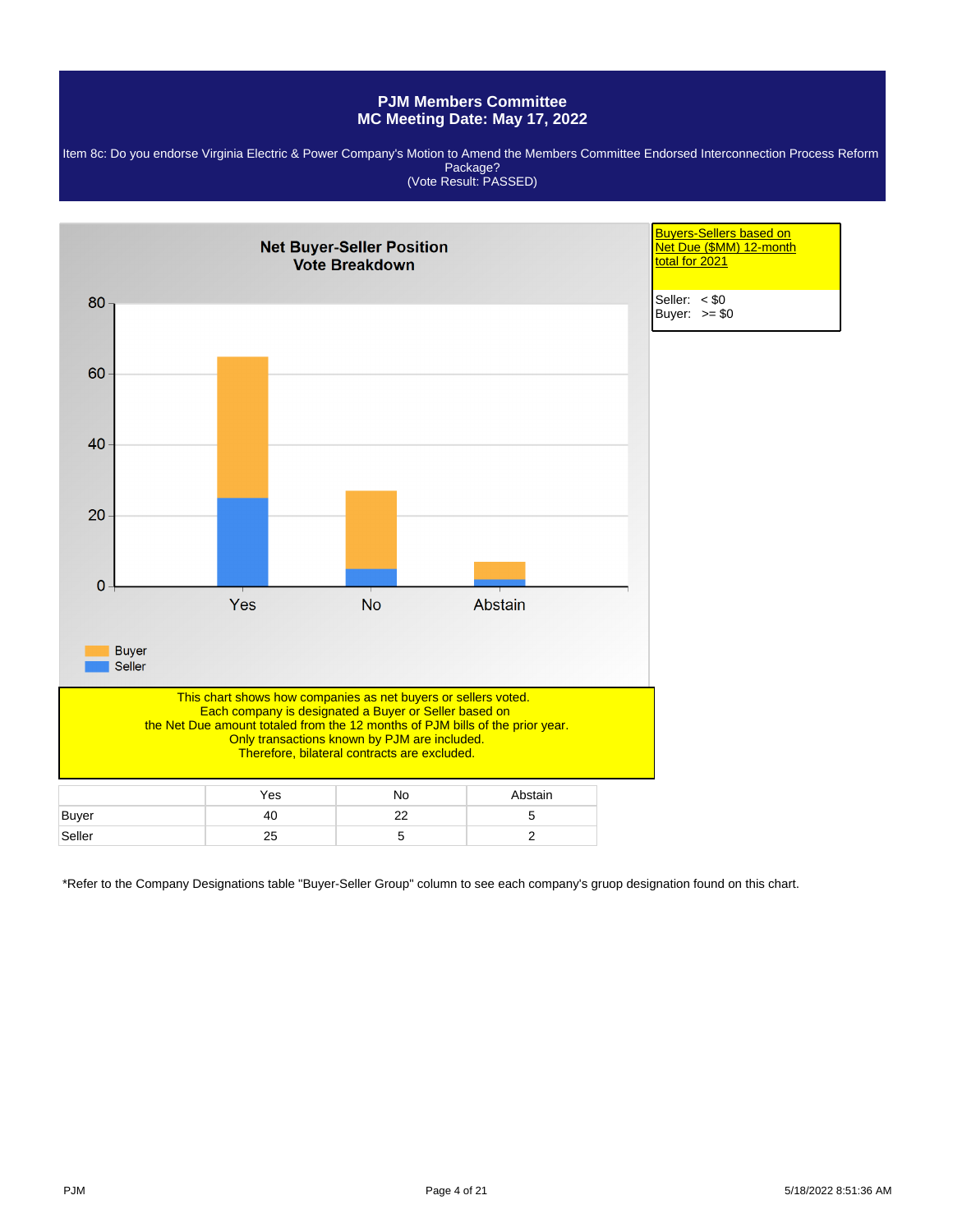Item 8c: Do you endorse Virginia Electric & Power Company's Motion to Amend the Members Committee Endorsed Interconnection Process Reform Package? (Vote Result: PASSED)



\*Refer to the Company Designations table "Company Sector" column to see each company's group designation found on this chart.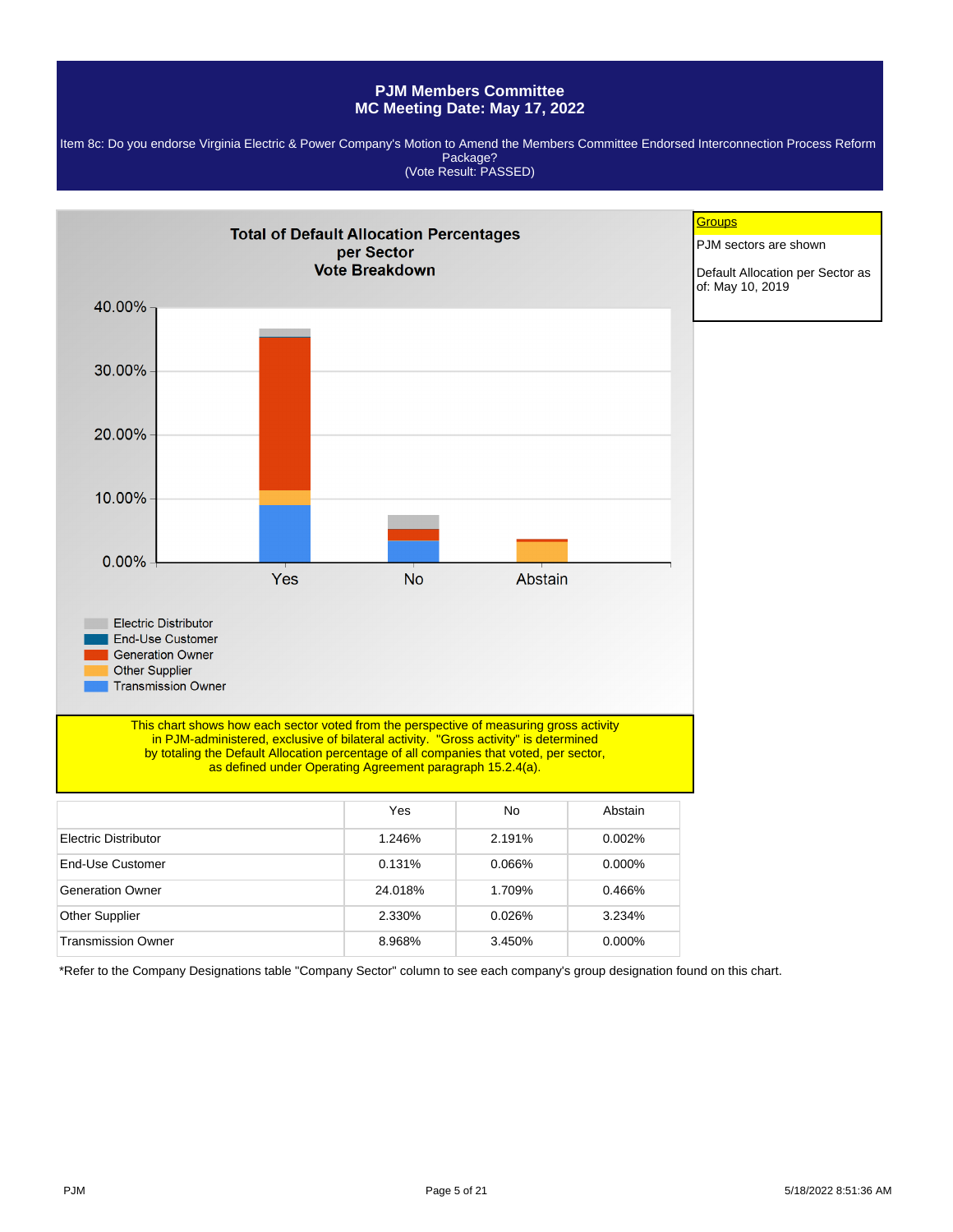Item 8c: Do you endorse Virginia Electric & Power Company's Motion to Amend the Members Committee Endorsed Interconnection Process Reform Package? (Vote Result: PASSED)



|                                   | Yes    | No       | Abstain  |
|-----------------------------------|--------|----------|----------|
| <b>Ancillary Service Provider</b> | 0.96%  | $0.00\%$ | $0.00\%$ |
| Consumer Advocate                 | 30.56% | $0.00\%$ | $0.00\%$ |
| Curtailment Provider              | 0.33%  | 0.33%    | $0.00\%$ |
| <b>Financial Trader</b>           | 1.75%  | $0.00\%$ | $0.00\%$ |
| <b>Industrial Customer</b>        | 13.89% | 2.78%    | 0.00%    |
| IOU (inside)                      | 64.29% | 3.51%    | $0.00\%$ |
| <b>IPP</b>                        | 3.85%  | 0.87%    | 1.11%    |
| Project Developer                 | 0.65%  | 0.33%    | $0.00\%$ |
| Public Power (inside)             | 11.63% | 4.29%    | 2.33%    |
| <b>Retail Marketer</b>            | 5.56%  | 1.38%    | 0.33%    |
| Wholesale Marketer                | 0.96%  | 0.33%    | $0.00\%$ |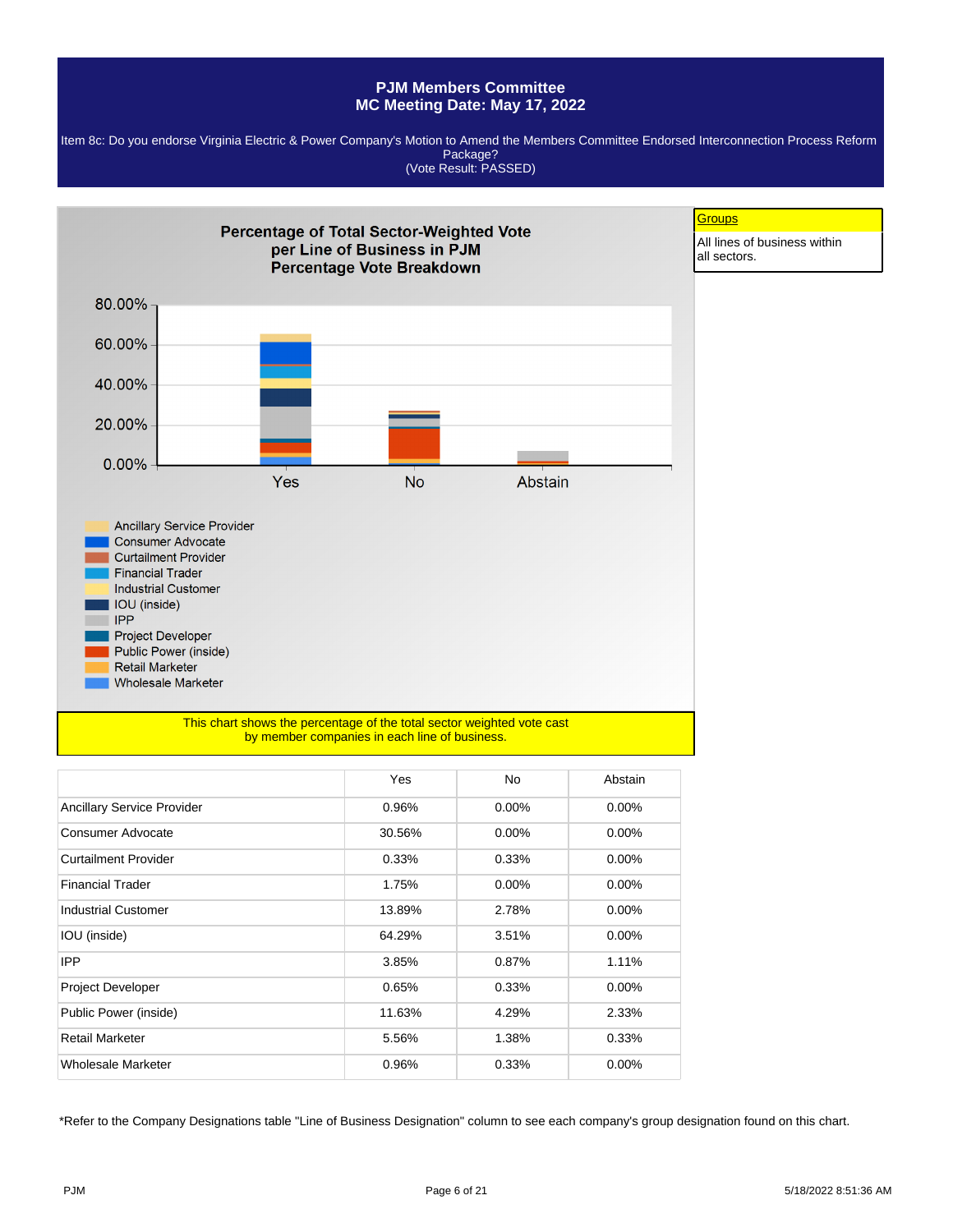# SECTION 2

Charts displayed in this section include various portrayals of how various subsets of companies voted at the Members Committee (MC) meeting on this particular issue.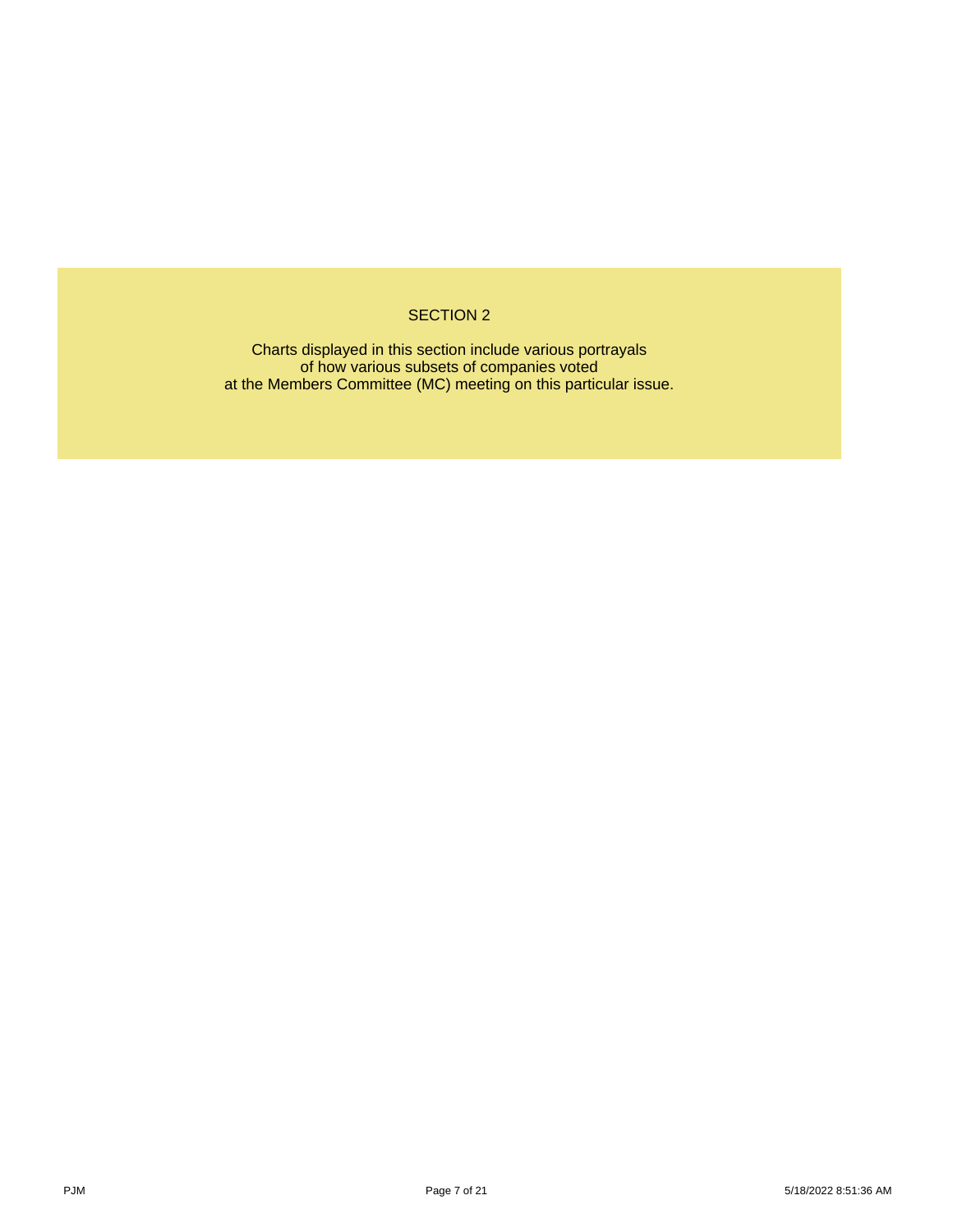Item 8c: Do you endorse Virginia Electric & Power Company's Motion to Amend the Members Committee Endorsed Interconnection Process Reform Package? (Vote Result: PASSED)

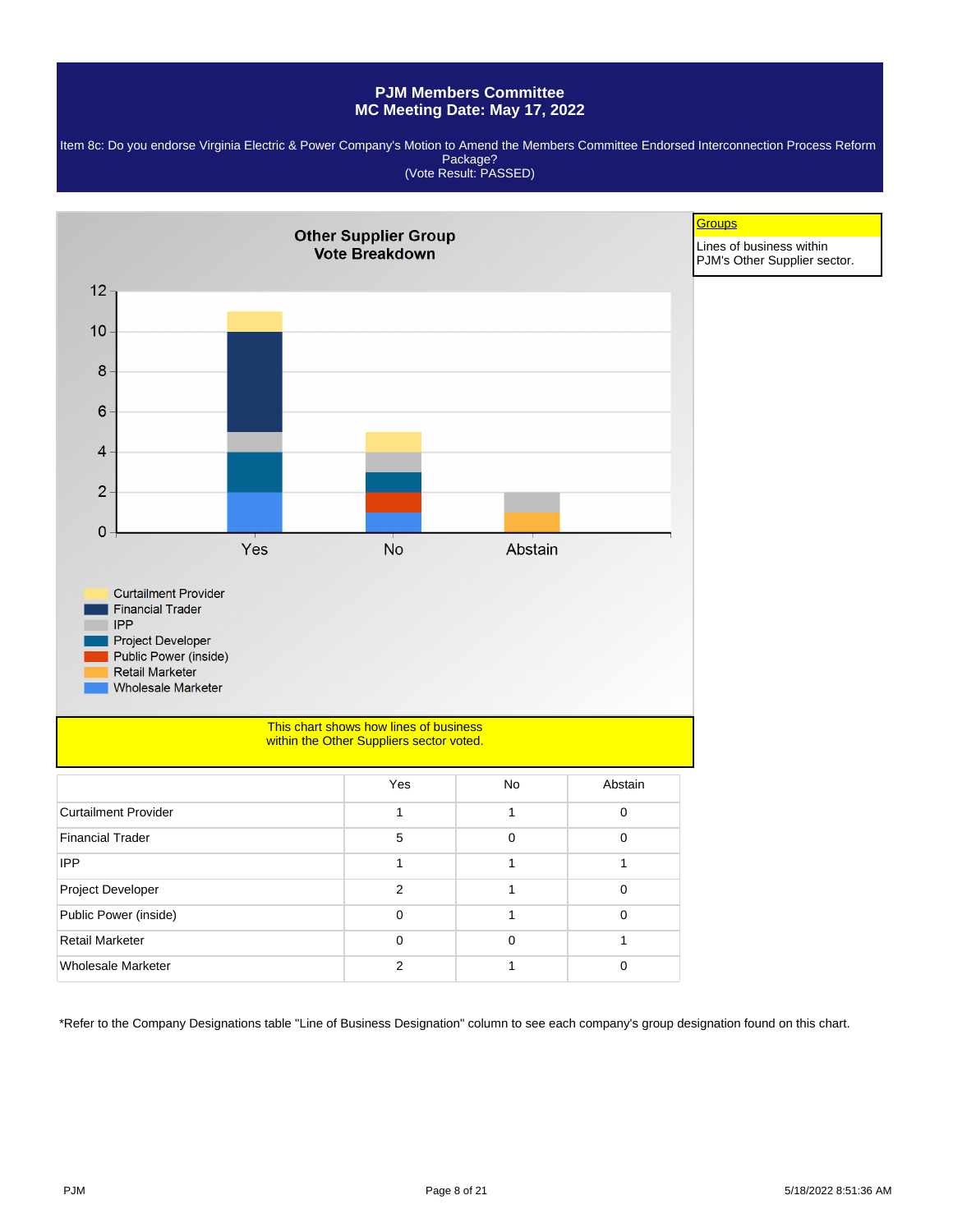Item 8c: Do you endorse Virginia Electric & Power Company's Motion to Amend the Members Committee Endorsed Interconnection Process Reform Package? (Vote Result: PASSED)



|                       | Yes | No | Abstain |
|-----------------------|-----|----|---------|
| IOU (inside)          |     |    |         |
| Public Power (inside) |     | 15 |         |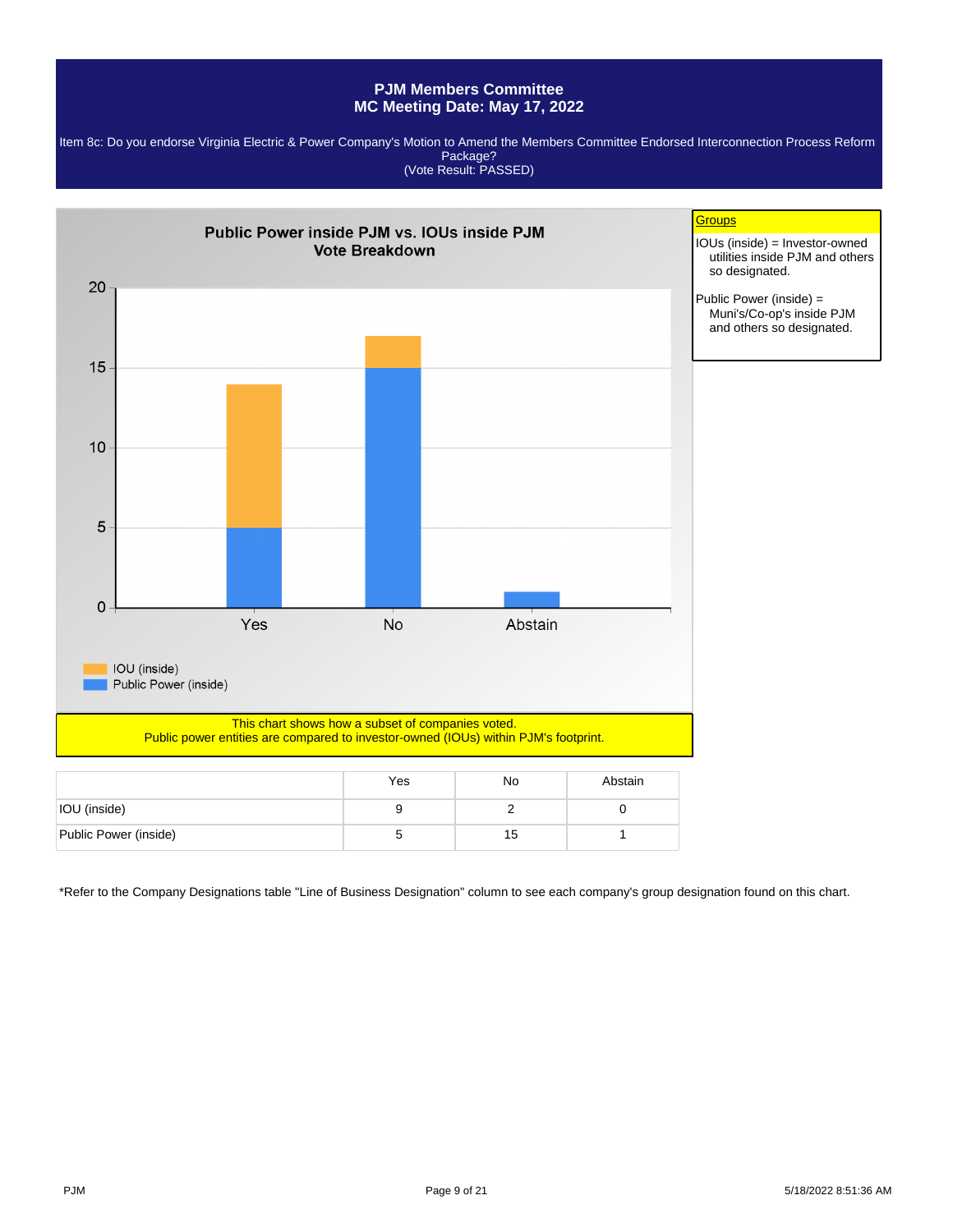Item 8c: Do you endorse Virginia Electric & Power Company's Motion to Amend the Members Committee Endorsed Interconnection Process Reform Package? (Vote Result: PASSED)

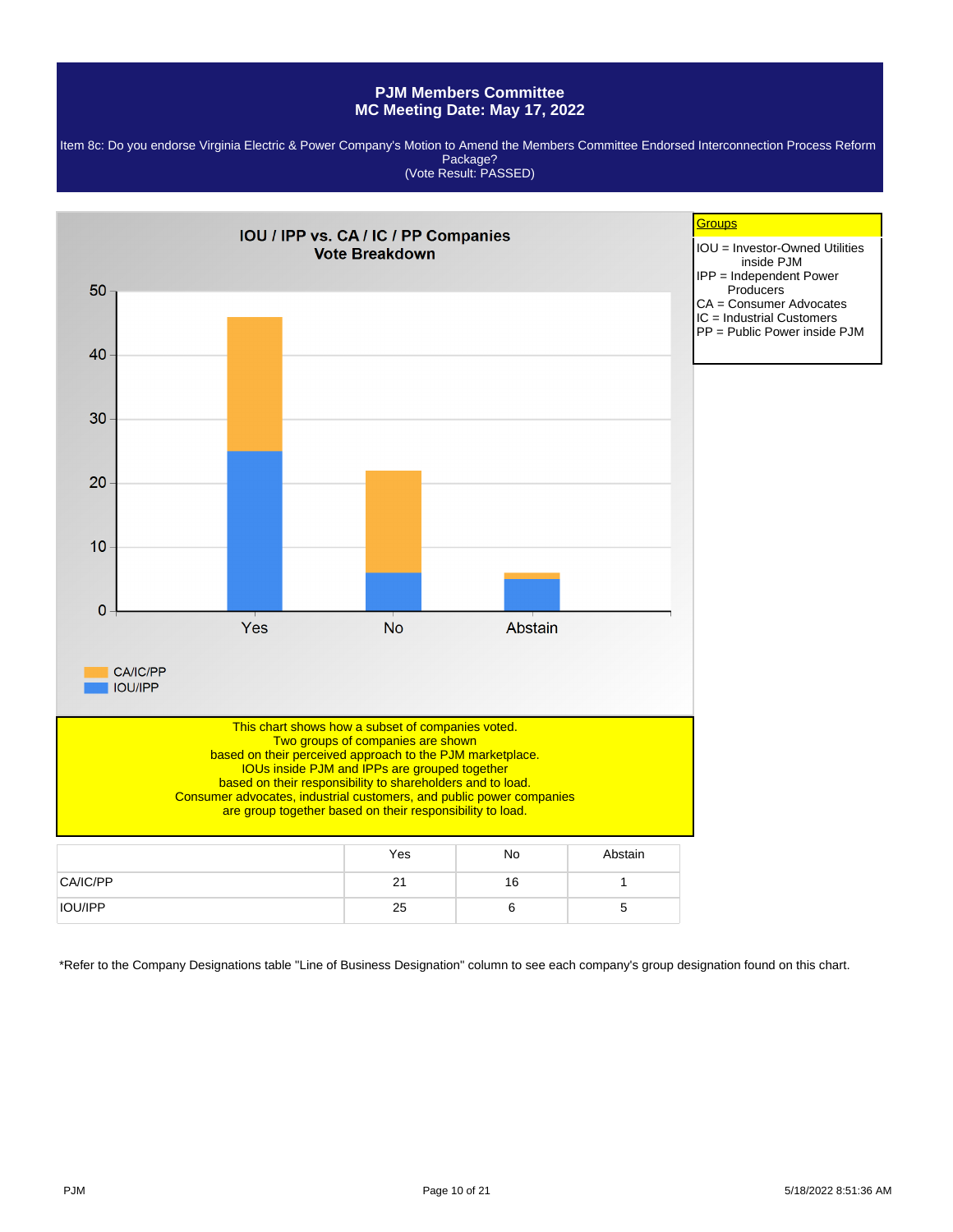

Item 8c: Do you endorse Virginia Electric & Power Company's Motion to Amend the Members Committee Endorsed Interconnection Process Reform Package? (Vote Result: PASSED)

\*Refer to the Company Designations table "Generation Group" column to see each company's group designation found on this chart.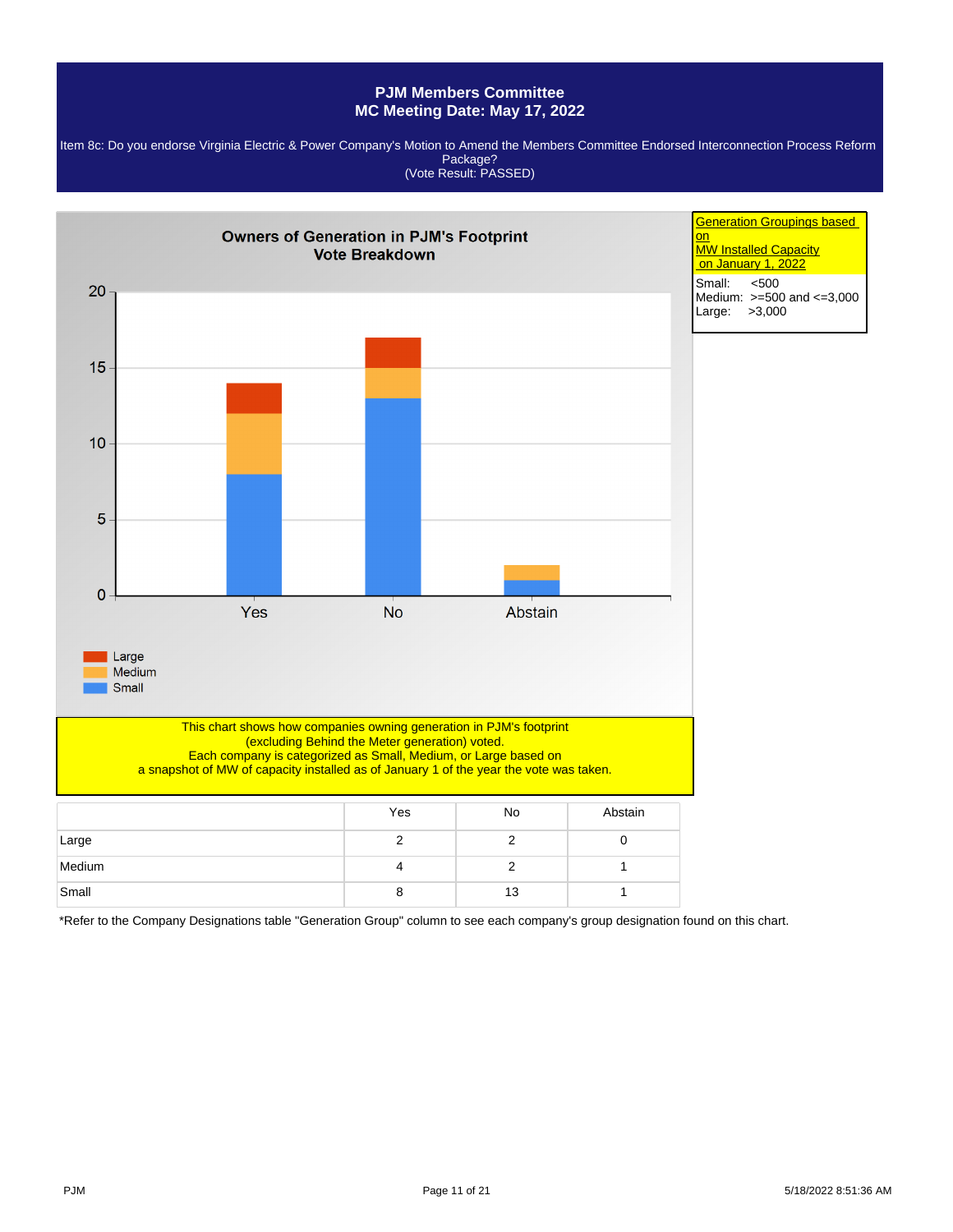

|        | Yes | <b>NO</b> | Abstain |
|--------|-----|-----------|---------|
| Large  |     |           |         |
| Medium |     |           |         |
| Small  |     |           |         |

\*Refer to the Company Designations table "Transmission Group" column to see each company's group designation found on this chart.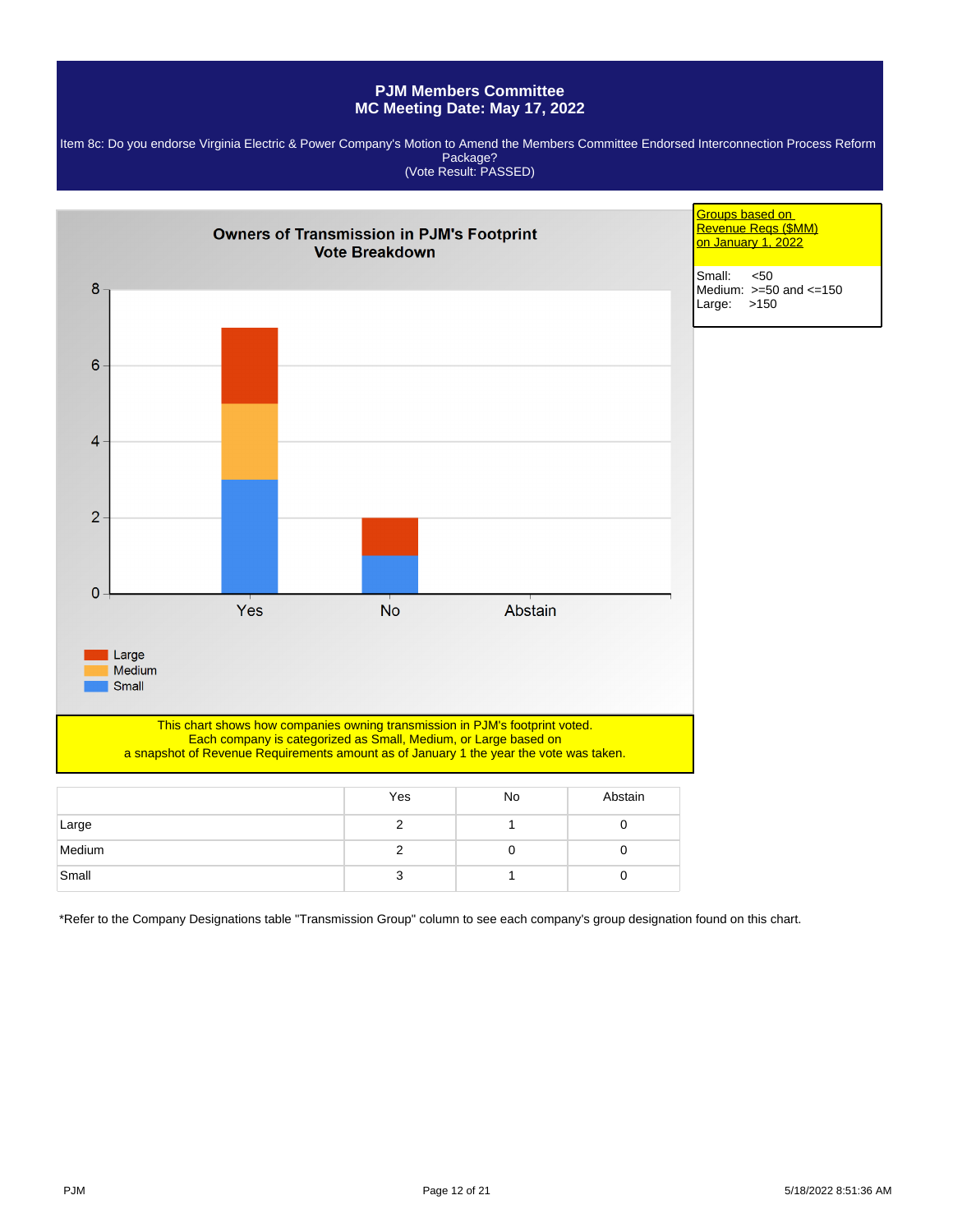Item 8c: Do you endorse Virginia Electric & Power Company's Motion to Amend the Members Committee Endorsed Interconnection Process Reform Package? (Vote Result: PASSED)



\*Refer to the Company Designations table "Load Server Group" column to see each company's group designation found on this chart.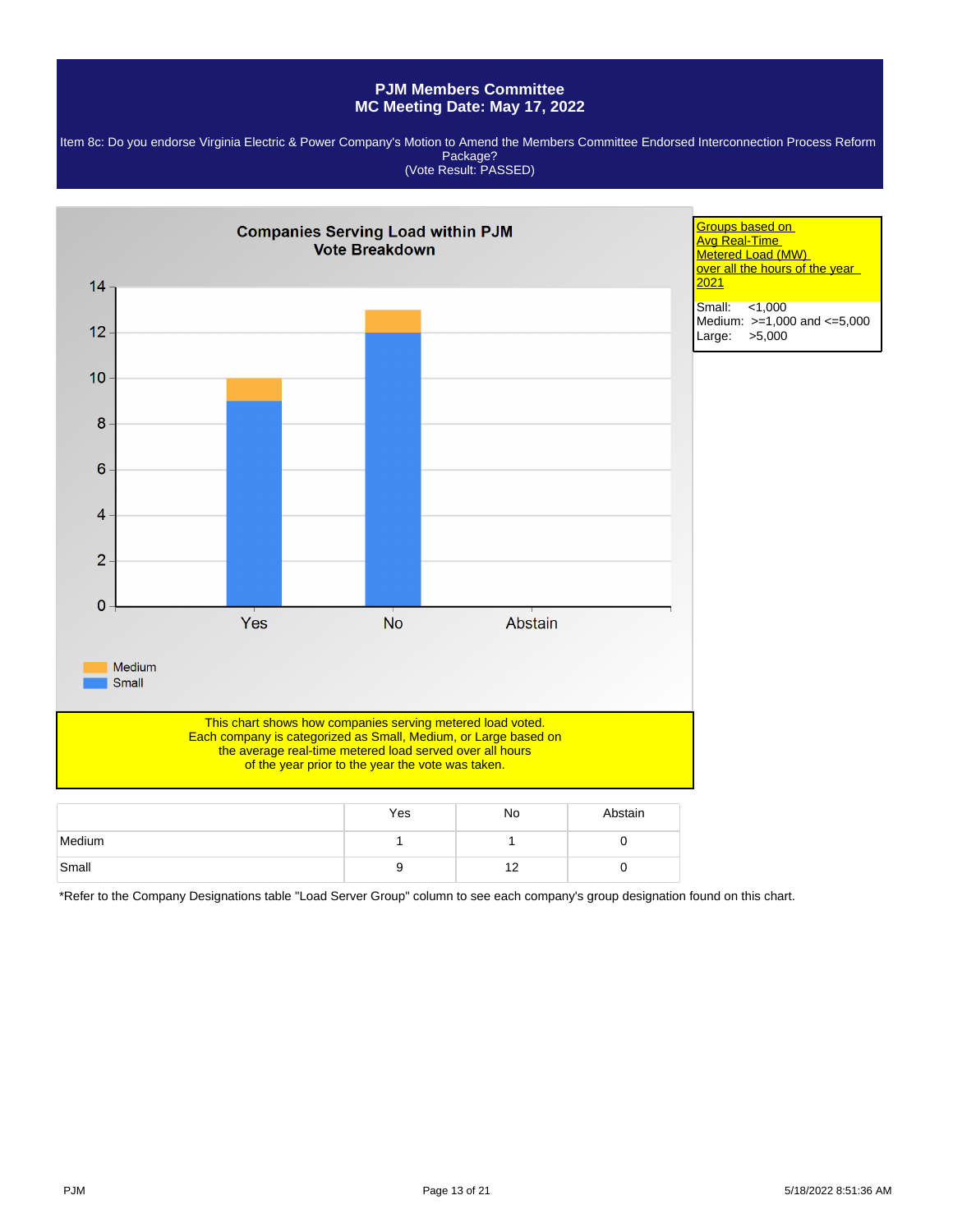# SECTION 3

The table reports displayed in this section provide important detail supporting the charts in the previous sections.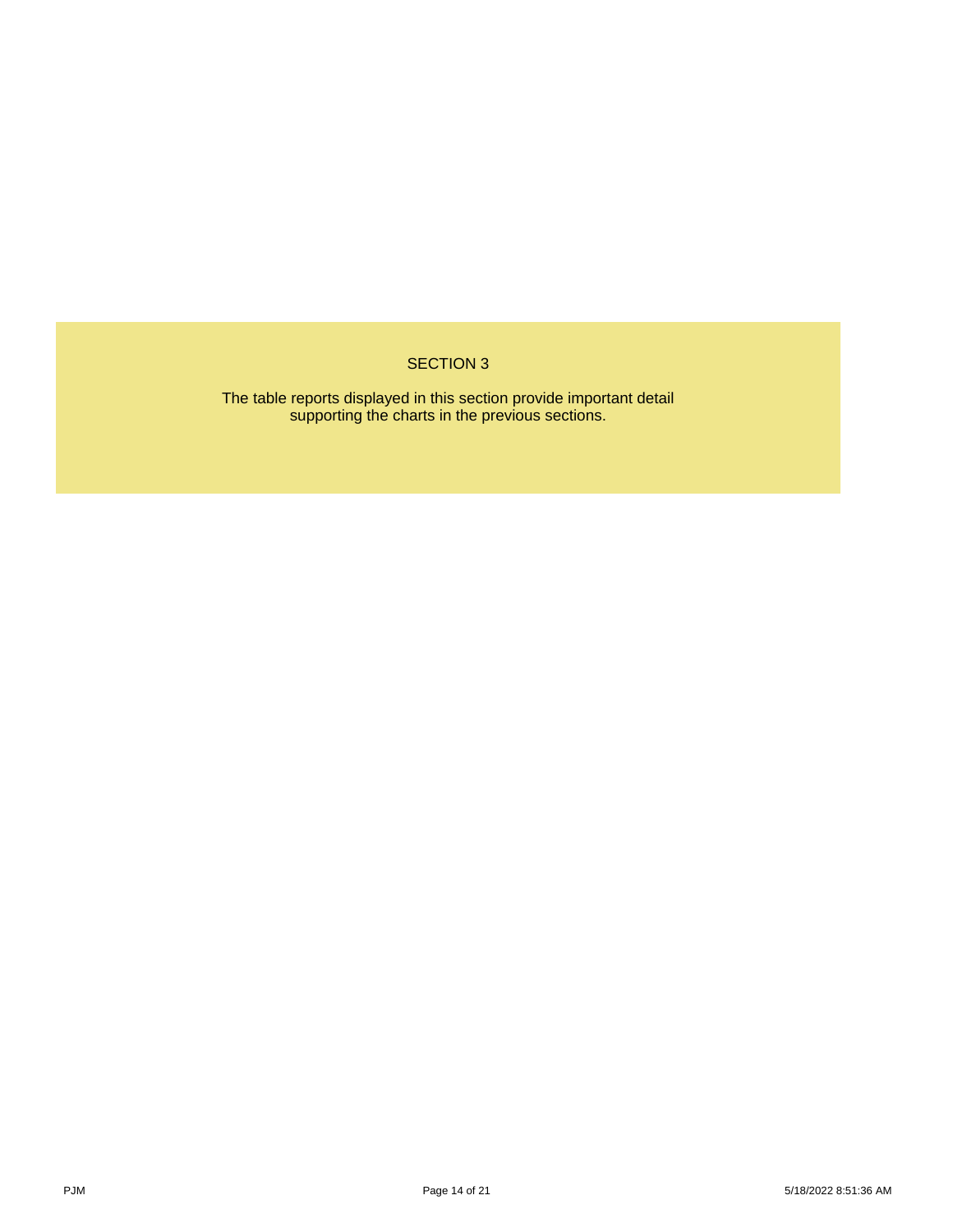Item 8c: Do you endorse Virginia Electric & Power Company's Motion to Amend the Members Committee Endorsed Interconnection Process Reform Package? (Vote Result: PASSED)

# **SECTOR DETAIL VOTE BREAKDOWN**

| <b>End-Use Customer</b>                                                                               |                               |                          |                                |  |  |  |  |
|-------------------------------------------------------------------------------------------------------|-------------------------------|--------------------------|--------------------------------|--|--|--|--|
| <b>Yes</b>                                                                                            | No                            | <b>Abstain</b>           | <b>Sector Vote In</b><br>Favor |  |  |  |  |
| 19                                                                                                    | 2                             | $\mathbf{1}$             | 90.5%                          |  |  |  |  |
| Air Products & Chemicals, Inc.                                                                        | Kuehne Chemical Company, Inc. | MeadWestvaco Corporation |                                |  |  |  |  |
| <b>Cleveland-Cliffs Steel LLC</b>                                                                     | PBF Power Marketing, LLC      |                          |                                |  |  |  |  |
| <b>Consumer Protection and Advocate</b><br>Division of the Tennessee Attorney<br>General              |                               |                          |                                |  |  |  |  |
| Delaware Division of the Public<br>Advocate                                                           |                               |                          |                                |  |  |  |  |
| Gerdau Ameristeel Energy, Inc.                                                                        |                               |                          |                                |  |  |  |  |
| Illinois Citizen Utility Board                                                                        |                               |                          |                                |  |  |  |  |
| Indiana Office of Utility Consumer<br>Counselor (IN OUCC)                                             |                               |                          |                                |  |  |  |  |
| Lehigh Portland Cement Company                                                                        |                               |                          |                                |  |  |  |  |
| Linde Inc.                                                                                            |                               |                          |                                |  |  |  |  |
| Maryland Office of People's Counsel                                                                   |                               |                          |                                |  |  |  |  |
| Messer LLC                                                                                            |                               |                          |                                |  |  |  |  |
| Michigan Department of Attorney<br>General, Environment, Natural<br>Resources, & Agriculture Division |                               |                          |                                |  |  |  |  |
| Office of the Attorney General, Kentucky                                                              |                               |                          |                                |  |  |  |  |
| Office of the People's Counsel for the<br><b>District of Columbia</b>                                 |                               |                          |                                |  |  |  |  |
| <b>Ohio Consumers' Counsel</b>                                                                        |                               |                          |                                |  |  |  |  |
| Pennsylvania Office of Consumer<br>Advocate                                                           |                               |                          |                                |  |  |  |  |
| Procter & Gamble Paper Products<br>Company (The)                                                      |                               |                          |                                |  |  |  |  |
| Trustees of the University of<br>Pennsylvania                                                         |                               |                          |                                |  |  |  |  |
| West Virginia Consumer Advocate<br>Division                                                           |                               |                          |                                |  |  |  |  |
|                                                                                                       | <b>Transmission Owner</b>     |                          |                                |  |  |  |  |
| <b>Yes</b>                                                                                            | <b>No</b>                     | <b>Abstain</b>           | Sector Vote In<br>Favor        |  |  |  |  |
| $9\,$                                                                                                 | $\mathbf{1}$                  | 0                        | 90.0%                          |  |  |  |  |
| Duke Energy Business Services LLC                                                                     | Appalachian Power Company     |                          |                                |  |  |  |  |
| Duquesne Light Company                                                                                |                               |                          |                                |  |  |  |  |
| East Kentucky Power Cooperative, Inc.                                                                 |                               |                          |                                |  |  |  |  |
| Exelon Business Services Company,<br>LLC                                                              |                               |                          |                                |  |  |  |  |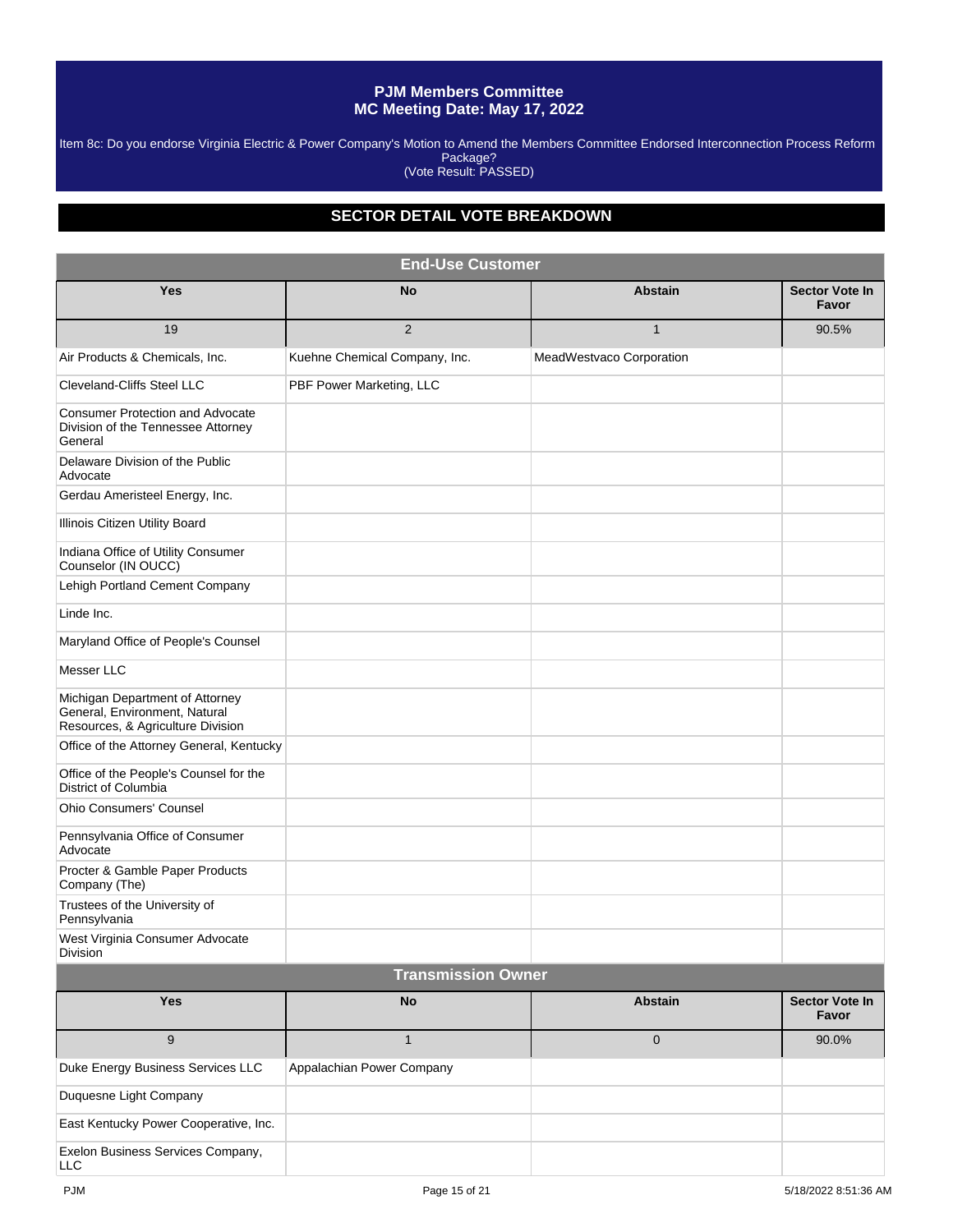| <b>Transmission Owner</b>                                        |                                        |                                |                                |  |  |  |  |
|------------------------------------------------------------------|----------------------------------------|--------------------------------|--------------------------------|--|--|--|--|
| <b>Yes</b>                                                       | <b>No</b>                              | <b>Abstain</b>                 | Sector Vote In<br>Favor        |  |  |  |  |
| 9                                                                | $\mathbf{1}$                           | $\mathbf 0$                    | 90.0%                          |  |  |  |  |
| Monongahela Power Company d/b/a<br>Allegheny Power               |                                        |                                |                                |  |  |  |  |
| PPL Electric Utilities Corporation d/b/a<br><b>PPL Utilities</b> |                                        |                                |                                |  |  |  |  |
| Public Service Electric and Gas<br>Company                       |                                        |                                |                                |  |  |  |  |
| Rockland Electric Company                                        |                                        |                                |                                |  |  |  |  |
| Virginia Electric & Power Company                                |                                        |                                |                                |  |  |  |  |
|                                                                  | <b>Generation Owner</b>                |                                |                                |  |  |  |  |
| Yes                                                              | <b>No</b>                              | <b>Abstain</b>                 | <b>Sector Vote In</b><br>Favor |  |  |  |  |
| 20                                                               | 3                                      | 3                              | 87.0%                          |  |  |  |  |
| Avangrid Renewables, LLC                                         | Calpine Energy Services, L.P.          | Cypress Creek Renewables, LLC  |                                |  |  |  |  |
| Big Savage, LLC                                                  | Diamond State Generation Partners, LLC | Elwood Energy, LLC             |                                |  |  |  |  |
| Carroll County Energy LLC                                        | NextPower III US Holdco Inc.           | <b>NRG Power Marketing LLC</b> |                                |  |  |  |  |
| Constellation Energy Generation, LLC                             |                                        |                                |                                |  |  |  |  |
| Dynegy Marketing and Trade, LLC                                  |                                        |                                |                                |  |  |  |  |
| Eagle Point Power Generation LLC                                 |                                        |                                |                                |  |  |  |  |
| Energy Harbor LLC                                                |                                        |                                |                                |  |  |  |  |
| GenOn Energy Management, LLC                                     |                                        |                                |                                |  |  |  |  |
| <b>Hazleton Generation LLC</b>                                   |                                        |                                |                                |  |  |  |  |
| Invenergy, LLC                                                   |                                        |                                |                                |  |  |  |  |
| Kimberly-Clark Corporation                                       |                                        |                                |                                |  |  |  |  |
| Leeward Asset Management, LLC                                    |                                        |                                |                                |  |  |  |  |
| Longview Power, LLC                                              |                                        |                                |                                |  |  |  |  |
| Moxie Freedom LLC                                                |                                        |                                |                                |  |  |  |  |
| NedPower Mount Storm, LLC                                        |                                        |                                |                                |  |  |  |  |
| Newark Energy Center, LLC                                        |                                        |                                |                                |  |  |  |  |
| Orsted Onshore North America, LLC                                |                                        |                                |                                |  |  |  |  |
| Riverside Generating Company, L.L.C.                             |                                        |                                |                                |  |  |  |  |
| Vitol Inc.                                                       |                                        |                                |                                |  |  |  |  |
| York County Solid Waste and Refuse<br>Authority                  |                                        |                                |                                |  |  |  |  |
| <b>Electric Distributor</b>                                      |                                        |                                |                                |  |  |  |  |
| Yes                                                              | No                                     | <b>Abstain</b>                 | <b>Sector Vote In</b><br>Favor |  |  |  |  |
| 5                                                                | 16                                     | $\mathbf{1}$                   | 23.8%                          |  |  |  |  |
| Kentucky Municipal Energy Agency                                 | Allegheny Electric Cooperative, Inc.   | Wellsboro Electric Company     |                                |  |  |  |  |
| Letterkenny Industrial Development<br>Authority - PA             | American Municipal Power, Inc.         |                                |                                |  |  |  |  |
| Old Dominion Electric Cooperative                                | Borough of Chambersburg                |                                |                                |  |  |  |  |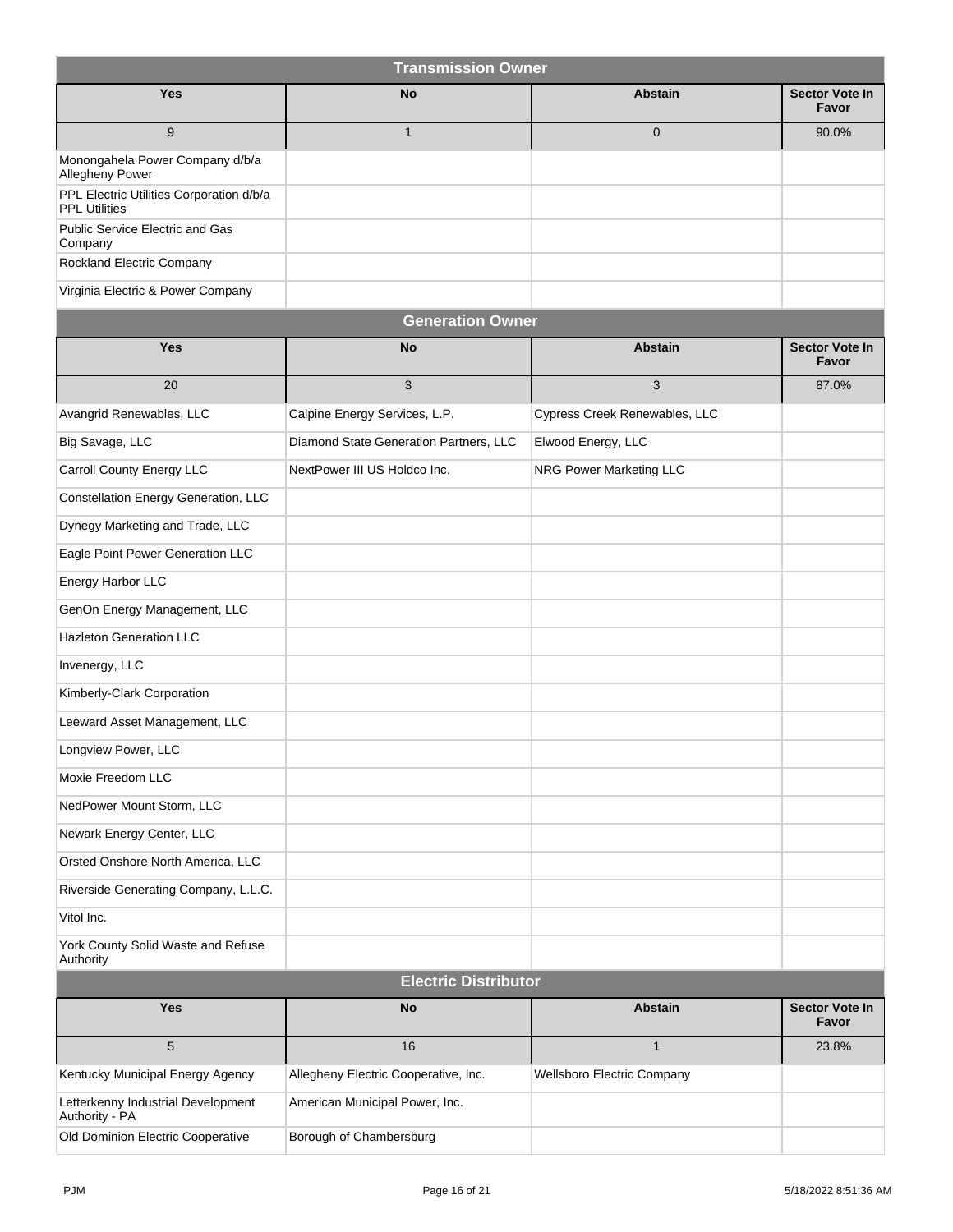| <b>Electric Distributor</b>                     |                                                         |                               |                                |  |  |  |  |  |
|-------------------------------------------------|---------------------------------------------------------|-------------------------------|--------------------------------|--|--|--|--|--|
| <b>Yes</b>                                      | <b>No</b>                                               | <b>Abstain</b>                | <b>Sector Vote In</b><br>Favor |  |  |  |  |  |
| 5                                               | 16                                                      | $\mathbf{1}$                  | 23.8%                          |  |  |  |  |  |
| Southern Maryland Electric<br>Cooperative, Inc. | Borough of Mont Alto, Pennsylvania                      |                               |                                |  |  |  |  |  |
| Wabash Valley Power Association, Inc.           | Buckeye Power, Inc.                                     |                               |                                |  |  |  |  |  |
|                                                 | City of Dover, Delaware                                 |                               |                                |  |  |  |  |  |
|                                                 | Delaware Municipal Electric Corporation,<br>Inc.        |                               |                                |  |  |  |  |  |
|                                                 | <b>Easton Utilities Commission</b>                      |                               |                                |  |  |  |  |  |
|                                                 | Hagerstown Light Department                             |                               |                                |  |  |  |  |  |
|                                                 | Illinois Municipal Electric Agency                      |                               |                                |  |  |  |  |  |
|                                                 | Indiana Municipal Power Agency                          |                               |                                |  |  |  |  |  |
|                                                 | Michigan Public Power Agency                            |                               |                                |  |  |  |  |  |
|                                                 | North Carolina Electric Membership<br>Corporation       |                               |                                |  |  |  |  |  |
|                                                 | Northern Virginia Electric Cooperative<br>(NOVEC)       |                               |                                |  |  |  |  |  |
|                                                 | Thurmont Municipal Light Company                        |                               |                                |  |  |  |  |  |
|                                                 | Town of Williamsport (The)                              |                               |                                |  |  |  |  |  |
|                                                 | <b>Other Supplier</b>                                   |                               |                                |  |  |  |  |  |
| <b>Yes</b>                                      | <b>No</b>                                               | <b>Abstain</b>                | Sector Vote In<br>Favor        |  |  |  |  |  |
| 12                                              | 5                                                       | $\overline{2}$                | 70.6%                          |  |  |  |  |  |
| Appian Way Energy Partners<br>MidAtlantic, LLC  | Brookfield Renewable Trading and<br>Marketing LP        | Industrial Energy Users-Ohio  |                                |  |  |  |  |  |
| DC Energy, LLC                                  | Energy Cooperative Association of<br>Pennsylvania (The) | NextEra Energy Marketing, LLC |                                |  |  |  |  |  |
| Enel X North America, Inc.                      | Icetec.com, Inc.                                        |                               |                                |  |  |  |  |  |
| Engelhart CTP (US) LLC                          | Open Road Renewables, LLC                               |                               |                                |  |  |  |  |  |
| Geenex Solar LLC                                | <b>WPPI Energy</b>                                      |                               |                                |  |  |  |  |  |
| Jersey Green Energy, LLC                        |                                                         |                               |                                |  |  |  |  |  |
| Pine Gate Mid-Atlantic, LLC                     |                                                         |                               |                                |  |  |  |  |  |
| Recurrent Energy, LLC                           |                                                         |                               |                                |  |  |  |  |  |
| SESCO Enterprises, LLC                          |                                                         |                               |                                |  |  |  |  |  |
| Shell Energy North America (US), L.P.           |                                                         |                               |                                |  |  |  |  |  |
| Strom Power, LLC                                |                                                         |                               |                                |  |  |  |  |  |
| Viribus Fund LP                                 |                                                         |                               |                                |  |  |  |  |  |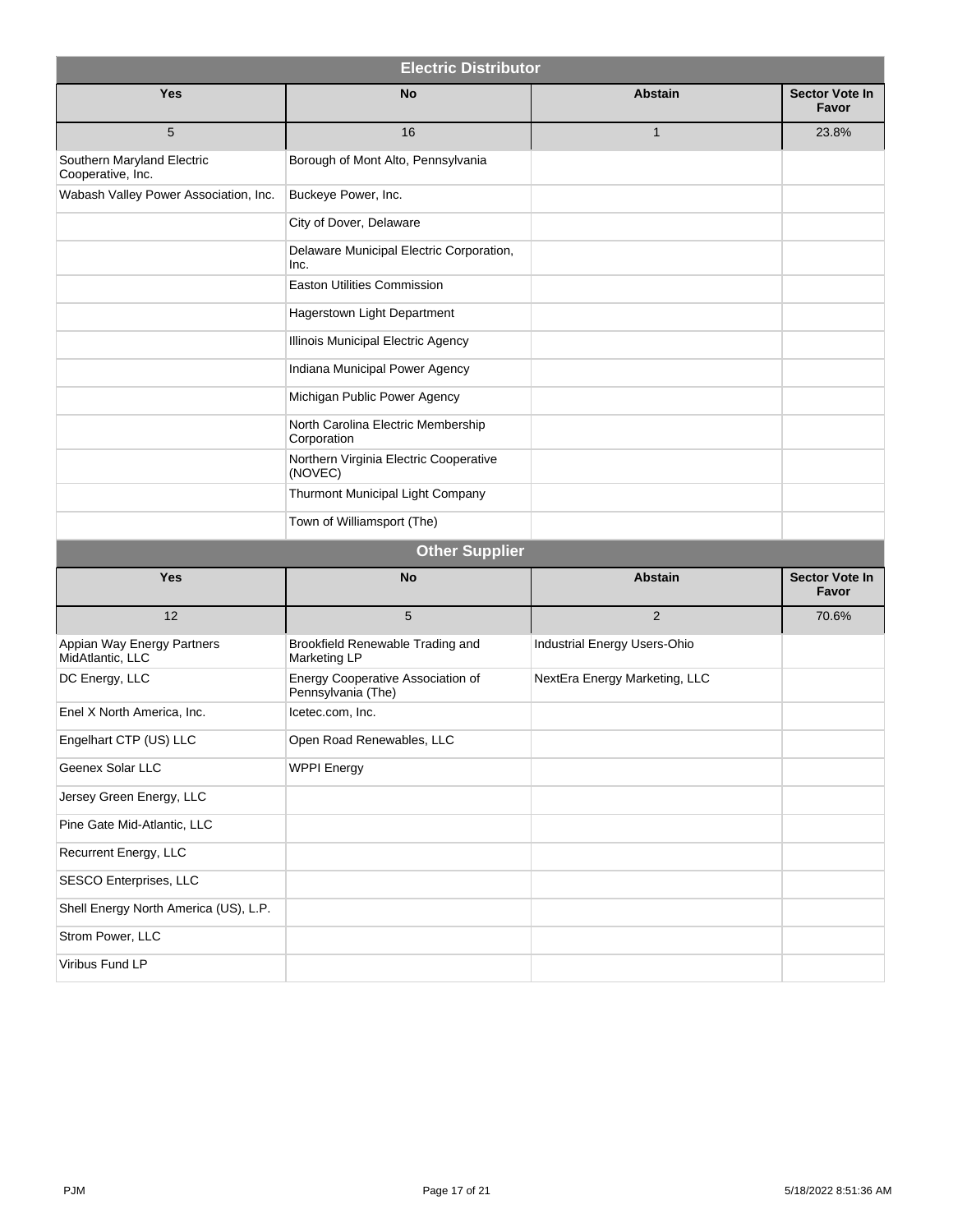Item 8c: Do you endorse Virginia Electric & Power Company's Motion to Amend the Members Committee Endorsed Interconnection Process Reform Package? (Vote Result: PASSED)

### **COMPANY DESIGNATIONS (Sorted by Sector then by Company Name)**

| Vote    | Company Name<br>(in PJM CRM system)                         | Company Sector<br>(in PJM CRM<br>System) | Company Line of<br><b>Business</b><br>(In PJM CRM<br>system) | <b>Buyer-Seller</b><br>Group | Generation<br>Group | Transmission<br>Group | Load Server<br>Group | Line of<br><b>Business</b><br>Designation |
|---------|-------------------------------------------------------------|------------------------------------------|--------------------------------------------------------------|------------------------------|---------------------|-----------------------|----------------------|-------------------------------------------|
| No      | Allegheny Electric<br>Cooperative, Inc.                     | <b>Electric Distributor</b>              | Transmission<br>Owner                                        | Buyer                        | Small               | Small                 | Small                | IOU (inside)                              |
| No      | American Municipal<br>Power, Inc.                           | <b>Electric Distributor</b>              | Muni/Co-op                                                   | Buyer                        | Zero                | Zero                  | Zero                 | <b>Public Power</b><br>(inside)           |
| No      | Borough of<br>Chambersburg                                  | Electric Distributor                     | Muni/Co-op                                                   | <b>Buyer</b>                 | Small               | Zero                  | Small                | <b>Public Power</b><br>(inside)           |
| No      | Borough of Mont Alto,<br>Pennsylvania                       | Electric Distributor                     | Muni/Co-op                                                   | Buyer                        | Small               | Zero                  | Small                | <b>Public Power</b><br>(inside)           |
| No      | Buckeye Power, Inc.                                         | <b>Electric Distributor</b>              | Muni/Co-op                                                   | Buyer                        | Medium              | Zero                  | Medium               | <b>Public Power</b><br>(inside)           |
| No      | City of Dover,<br>Delaware                                  | <b>Electric Distributor</b>              | Muni/Co-op                                                   | <b>Buyer</b>                 | Small               | Zero                  | Small                | <b>Public Power</b><br>(inside)           |
| No      | Delaware Municipal<br>Electric Corporation,<br>Inc.         | Electric Distributor                     | Muni/Co-op                                                   | Buyer                        | Small               | Zero                  | Small                | <b>Public Power</b><br>(inside)           |
| No      | <b>Easton Utilities</b><br>Commission                       | Electric Distributor                     | Muni/Co-op                                                   | <b>Buyer</b>                 | Small               | Zero                  | Small                | <b>Public Power</b><br>(inside)           |
| No      | Hagerstown Light<br>Department                              | Electric Distributor                     | Muni/Co-op                                                   | <b>Buyer</b>                 | Zero                | Zero                  | Zero                 | <b>Public Power</b><br>(inside)           |
| No      | <b>Illinois Municipal</b><br><b>Electric Agency</b>         | <b>Electric Distributor</b>              | Muni/Co-op                                                   | Buyer                        | Medium              | Zero                  | Small                | <b>Public Power</b><br>(inside)           |
| No      | Indiana Municipal<br>Power Agency                           | <b>Electric Distributor</b>              | Muni/Co-op                                                   | Buyer                        | Small               | Zero                  | Small                | <b>Public Power</b><br>(inside)           |
| Yes     | <b>Kentucky Municipal</b><br><b>Energy Agency</b>           | Electric Distributor                     | Muni/Co-op                                                   | <b>Buyer</b>                 | Zero                | Zero                  | Small                | <b>Public Power</b><br>(inside)           |
| Yes     | Letterkenny Industrial<br>Development<br>Authority - PA     | Electric Distributor                     | Muni/Co-op                                                   | Buyer                        | Zero                | Zero                  | Small                | <b>Public Power</b><br>(inside)           |
| No      | Michigan Public<br>Power Agency                             | <b>Electric Distributor</b>              | Generation                                                   | Buyer                        | Small               | Zero                  | Zero                 | <b>IPP</b>                                |
| No      | North Carolina<br><b>Electric Membership</b><br>Corporation | <b>Electric Distributor</b>              | Muni/Co-op                                                   | Buyer                        | Small               | Zero                  | Small                | <b>Public Power</b><br>(inside)           |
| No      | Northern Virginia<br><b>Electric Cooperative</b><br>(NOVEC) | <b>Electric Distributor</b>              | Muni/Co-op                                                   | <b>Buyer</b>                 | Zero                | Zero                  | Small                | <b>Public Power</b><br>(inside)           |
| Yes     | Old Dominion Electric Electric Distributor<br>Cooperative   |                                          | Muni/Co-op                                                   | <b>Buyer</b>                 | Medium              | Small                 | Zero                 | Public Power<br>(inside)                  |
| Yes     | Southern Maryland<br>Electric Cooperative,<br>Inc.          | <b>Electric Distributor</b>              | Muni/Co-op                                                   | <b>Buyer</b>                 | Small               | Small                 | Small                | <b>Public Power</b><br>(inside)           |
| No      | <b>Thurmont Municipal</b><br>Light Company                  | <b>Electric Distributor</b>              | Muni/Co-op                                                   | <b>Buyer</b>                 | Zero                | Zero                  | Zero                 | Public Power<br>(inside)                  |
| No      | Town of Williamsport<br>(The)                               | <b>Electric Distributor</b>              | Muni/Co-op                                                   | Buyer                        | Zero                | Zero                  | Zero                 | Public Power<br>(inside)                  |
| Yes     | Wabash Valley<br>Power Association,<br>Inc.                 | <b>Electric Distributor</b>              | Muni/Co-op                                                   | <b>Buyer</b>                 | Small               | Zero                  | Zero                 | Public Power<br>(inside)                  |
| Abstain | Wellsboro Electric<br>Company                               | <b>Electric Distributor</b>              | Muni/Co-op                                                   | Buyer                        | Zero                | Zero                  | Zero                 | Public Power<br>(inside)                  |
| Yes     | Air Products &<br>Chemicals, Inc.                           | End-Use Customer                         | Industrial                                                   | Buyer                        | Zero                | Zero                  | Zero                 | Industrial<br>Customer                    |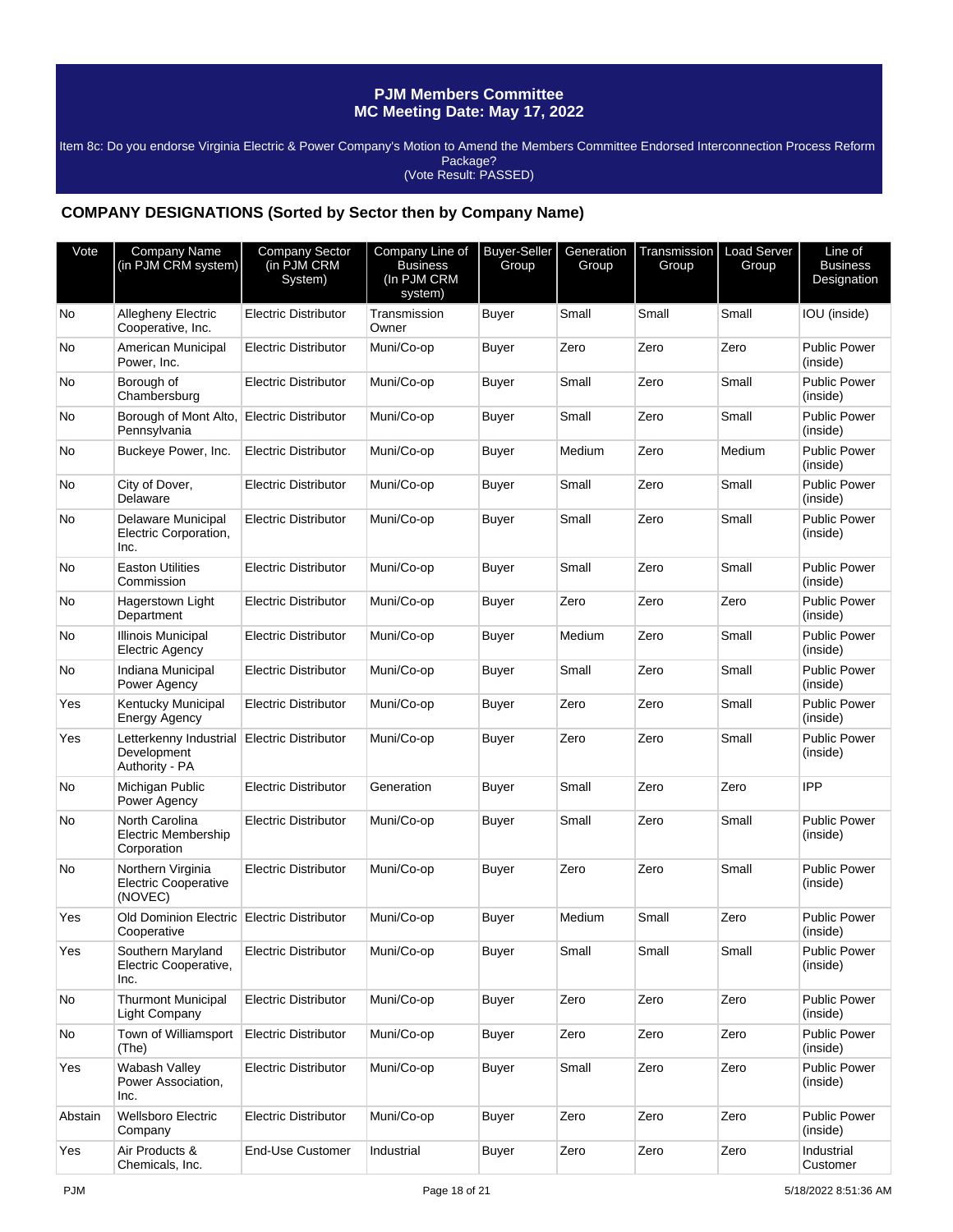| Vote    | Company Name<br>(in PJM CRM system)                                                                                          | <b>Company Sector</b><br>(in PJM CRM<br>System) | Company Line of<br><b>Business</b><br>(In PJM CRM<br>system) | <b>Buyer-Seller</b><br>Group | Generation<br>Group | Transmission<br>Group | <b>Load Server</b><br>Group | Line of<br><b>Business</b><br>Designation |
|---------|------------------------------------------------------------------------------------------------------------------------------|-------------------------------------------------|--------------------------------------------------------------|------------------------------|---------------------|-----------------------|-----------------------------|-------------------------------------------|
| Yes     | Cleveland-Cliffs Steel End-Use Customer<br><b>LLC</b>                                                                        |                                                 | Load Serving<br>Entity                                       | <b>Buyer</b>                 | Zero                | Zero                  | Small                       | Retail Marketer                           |
| Yes     | <b>Consumer Protection</b><br>and Advocate<br>Division of the<br>Tennessee Attorney<br>General                               | <b>End-Use Customer</b>                         | Consumer<br>Advocate                                         | <b>Buyer</b>                 | Zero                | Zero                  | Zero                        | Consumer<br>Advocate                      |
| Yes     | Delaware Division of<br>the Public Advocate                                                                                  | End-Use Customer                                | Consumer<br>Advocate                                         | <b>Buyer</b>                 | Zero                | Zero                  | Zero                        | Consumer<br>Advocate                      |
| Yes     | Gerdau Ameristeel<br>Energy, Inc.                                                                                            | <b>End-Use Customer</b>                         | <b>Financial Trader</b>                                      | Buyer                        | Zero                | Zero                  | Zero                        | Financial<br>Trader                       |
| Yes     | <b>Illinois Citizen Utility</b><br><b>Board</b>                                                                              | End-Use Customer                                | Consumer<br>Advocate                                         | <b>Buyer</b>                 | Zero                | Zero                  | Zero                        | Consumer<br>Advocate                      |
| Yes     | Indiana Office of<br><b>Utility Consumer</b><br>Counselor (IN OUCC)                                                          | <b>End-Use Customer</b>                         | Consumer<br>Advocate                                         | <b>Buyer</b>                 | Zero                | Zero                  | Zero                        | Consumer<br>Advocate                      |
| No      | Kuehne Chemical<br>Company, Inc.                                                                                             | <b>End-Use Customer</b>                         | Load Serving<br>Entity                                       | Buyer                        | Zero                | Zero                  | Small                       | Retail Marketer                           |
| Yes     | Lehigh Portland<br><b>Cement Company</b>                                                                                     | <b>End-Use Customer</b>                         | Industrial                                                   | Buyer                        | Zero                | Zero                  | Zero                        | Industrial<br>Customer                    |
| Yes     | Linde Inc.                                                                                                                   | <b>End-Use Customer</b>                         | Industrial                                                   | <b>Buyer</b>                 | Zero                | Zero                  | Zero                        | Industrial<br>Customer                    |
| Yes     | Maryland Office of<br>People's Counsel                                                                                       | End-Use Customer                                | Consumer<br>Advocate                                         | Buyer                        | Zero                | Zero                  | Zero                        | Consumer<br>Advocate                      |
| Abstain | MeadWestvaco<br>Corporation                                                                                                  | <b>End-Use Customer</b>                         | Generation                                                   | <b>Buyer</b>                 | Zero                | Zero                  | Zero                        | <b>IPP</b>                                |
| Yes     | Messer LLC                                                                                                                   | <b>End-Use Customer</b>                         | Industrial                                                   | Seller                       | Zero                | Zero                  | Zero                        | Industrial<br>Customer                    |
| Yes     | Michigan Department End-Use Customer<br>of Attorney General,<br>Environment, Natural<br>Resources, &<br>Agriculture Division |                                                 | Consumer<br>Advocate                                         | Buyer                        | Zero                | Zero                  | Zero                        | Consumer<br>Advocate                      |
| Yes     | Office of the Attorney<br>General, Kentucky                                                                                  | End-Use Customer                                | Consumer<br>Advocate                                         | Buyer                        | Zero                | Zero                  | Zero                        | Consumer<br>Advocate                      |
| Yes     | Office of the People's<br>Counsel for the<br>District of Columbia                                                            | <b>End-Use Customer</b>                         | Consumer<br>Advocate                                         | <b>Buyer</b>                 | Zero                | Zero                  | Zero                        | Consumer<br>Advocate                      |
| Yes     | Ohio Consumers'<br>Counsel                                                                                                   | End-Use Customer                                | Consumer<br>Advocate                                         | Buyer                        | Zero                | Zero                  | Zero                        | Consumer<br>Advocate                      |
| No      | <b>PBF Power</b><br>Marketing, LLC                                                                                           | <b>End-Use Customer</b>                         | Industrial                                                   | Seller                       | Small               | Zero                  | Small                       | Industrial<br>Customer                    |
| Yes     | Pennsylvania Office<br>of Consumer<br>Advocate                                                                               | <b>End-Use Customer</b>                         | Consumer<br>Advocate                                         | <b>Buyer</b>                 | Zero                | Zero                  | Zero                        | Consumer<br>Advocate                      |
| Yes     | Procter & Gamble<br>Paper Products<br>Company (The)                                                                          | <b>End-Use Customer</b>                         | Industrial                                                   | Buyer                        | Zero                | Zero                  | Zero                        | Industrial<br>Customer                    |
| Yes     | Trustees of the<br>University of<br>Pennsylvania                                                                             | End-Use Customer                                | <b>Load Serving</b><br>Entity                                | <b>Buyer</b>                 | Zero                | Zero                  | Small                       | Retail Marketer                           |
| Yes     | West Virginia<br><b>Consumer Advocate</b><br>Division                                                                        | End-Use Customer                                | Consumer<br>Advocate                                         | <b>Buyer</b>                 | Zero                | Zero                  | Zero                        | Consumer<br>Advocate                      |
| Yes     | Avangrid<br>Renewables, LLC                                                                                                  | <b>Generation Owner</b>                         | Generation                                                   | Seller                       | Small               | Zero                  | Zero                        | <b>IPP</b>                                |
| Yes     | Big Savage, LLC                                                                                                              | <b>Generation Owner</b>                         | Generation                                                   | Seller                       | Small               | Zero                  | Zero                        | <b>IPP</b>                                |
| No      | Calpine Energy<br>Services, L.P.                                                                                             | Generation Owner                                | Load Serving<br>Entity                                       | Seller                       | Large               | Zero                  | Zero                        | Retail Marketer                           |
| Yes     | <b>Carroll County</b><br>Energy LLC                                                                                          | <b>Generation Owner</b>                         | Generation<br>Owner/Ancillary<br>Service Provider            | Seller                       | Medium              | Zero                  | Zero                        | Ancillary<br>Service<br>Provider          |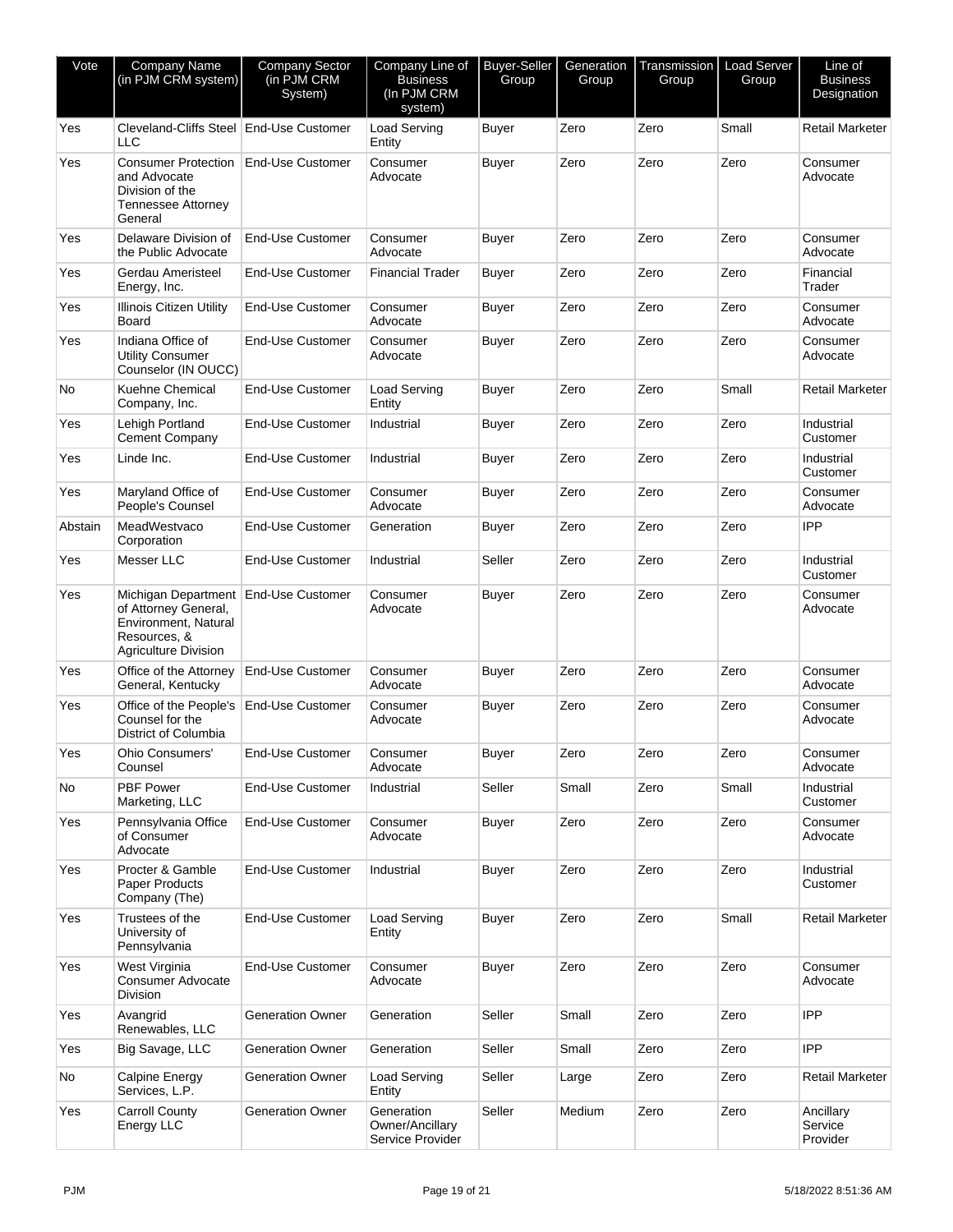| Vote    | <b>Company Name</b><br>(in PJM CRM system)                        | Company Sector<br>(in PJM CRM<br>System) | Company Line of<br><b>Business</b><br>(In PJM CRM<br>system) | <b>Buyer-Seller</b><br>Group | Generation<br>Group | Transmission<br>Group | <b>Load Server</b><br>Group | Line of<br><b>Business</b><br>Designation |
|---------|-------------------------------------------------------------------|------------------------------------------|--------------------------------------------------------------|------------------------------|---------------------|-----------------------|-----------------------------|-------------------------------------------|
| Yes     | <b>Constellation Energy</b><br>Generation, LLC                    | <b>Generation Owner</b>                  | Generation                                                   | Buyer                        | Large               | Zero                  | Zero                        | <b>IPP</b>                                |
| Abstain | <b>Cypress Creek</b><br>Renewables, LLC                           | <b>Generation Owner</b>                  | Generation                                                   | Buyer                        | Zero                | Zero                  | Zero                        | <b>IPP</b>                                |
| No      | <b>Diamond State</b><br>Generation Partners,<br><b>LLC</b>        | <b>Generation Owner</b>                  | Generation                                                   | Seller                       | Small               | Zero                  | Zero                        | <b>IPP</b>                                |
| Yes     | <b>Dynegy Marketing</b><br>and Trade, LLC                         | <b>Generation Owner</b>                  | Generation                                                   | Seller                       | Zero                | Zero                  | Zero                        | <b>IPP</b>                                |
| Yes     | Eagle Point Power<br><b>Generation LLC</b>                        | <b>Generation Owner</b>                  | Generation                                                   | Seller                       | Small               | Zero                  | Zero                        | <b>IPP</b>                                |
| Abstain | Elwood Energy, LLC                                                | <b>Generation Owner</b>                  | Generation                                                   | Seller                       | Zero                | Zero                  | Zero                        | <b>IPP</b>                                |
| Yes     | <b>Energy Harbor LLC</b>                                          | <b>Generation Owner</b>                  | Generation                                                   | Seller                       | Zero                | Zero                  | Small                       | <b>IPP</b>                                |
| Yes     | <b>Energy Harbor LLC</b>                                          | <b>Generation Owner</b>                  | Generation                                                   | Seller                       | Zero                | Zero                  | Small                       | <b>IPP</b>                                |
| Yes     | <b>Energy Harbor LLC</b>                                          | <b>Generation Owner</b>                  | Generation                                                   | Seller                       | Zero                | Zero                  | Small                       | <b>IPP</b>                                |
| Yes     | GenOn Energy<br>Management, LLC                                   | <b>Generation Owner</b>                  | Generation                                                   | Seller                       | Zero                | Zero                  | Zero                        | <b>IPP</b>                                |
| Yes     | <b>Hazleton Generation</b><br>LLC                                 | <b>Generation Owner</b>                  | Generation                                                   | Seller                       | Small               | Zero                  | Zero                        | <b>IPP</b>                                |
| Yes     | Invenergy, LLC                                                    | <b>Generation Owner</b>                  | Generation                                                   | Buyer                        | Zero                | Zero                  | Zero                        | <b>IPP</b>                                |
| Yes     | Kimberly-Clark<br>Corporation                                     | <b>Generation Owner</b>                  | Generation                                                   | Seller                       | Zero                | Zero                  | Zero                        | <b>IPP</b>                                |
| Yes     | <b>Leeward Asset</b><br>Management, LLC                           | <b>Generation Owner</b>                  | Generation                                                   | Seller                       | Zero                | Zero                  | Zero                        | <b>IPP</b>                                |
| Yes     | Longview Power, LLC Generation Owner                              |                                          | Generation                                                   | Seller                       | Medium              | Zero                  | Zero                        | <b>IPP</b>                                |
| Yes     | Moxie Freedom LLC                                                 | <b>Generation Owner</b>                  | Generation<br>Owner/Ancillary<br>Service Provider            | Seller                       | Medium              | Zero                  | Zero                        | Ancillary<br>Service<br>Provider          |
| Yes     | NedPower Mount<br>Storm, LLC                                      | <b>Generation Owner</b>                  | Generation                                                   | Seller                       | Small               | Zero                  | Zero                        | <b>IPP</b>                                |
| Yes     | Newark Energy<br>Center, LLC                                      | <b>Generation Owner</b>                  | Generation                                                   | Seller                       | Zero                | Zero                  | Zero                        | IPP                                       |
| No      | <b>NextPower III US</b><br>Holdco Inc.                            | <b>Generation Owner</b>                  | Generation                                                   | Buyer                        | Small               | Zero                  | Zero                        | <b>IPP</b>                                |
| Abstain | <b>NRG Power</b><br><b>Marketing LLC</b>                          | <b>Generation Owner</b>                  | Generation                                                   | Buyer                        | Medium              | Zero                  | Zero                        | <b>IPP</b>                                |
| Yes     | <b>Orsted Onshore</b><br>North America, LLC                       | <b>Generation Owner</b>                  | Generation<br>Owner/Ancillary<br>Service Provider            | Seller                       | Zero                | Zero                  | Zero                        | Ancillary<br>Service<br>Provider          |
| Yes     | <b>Riverside Generating</b><br>Company, L.L.C.                    | <b>Generation Owner</b>                  | Power Marketer                                               | Buyer                        | Zero                | Zero                  | Zero                        | Wholesale<br>Marketer                     |
| Yes     | Vitol Inc.                                                        | <b>Generation Owner</b>                  | Power Marketer                                               | Buyer                        | Zero                | Zero                  | Zero                        | Wholesale<br>Marketer                     |
| Yes     | <b>York County Solid</b><br>Waste and Refuse<br>Authority         | <b>Generation Owner</b>                  | Generation                                                   | Seller                       | Small               | Zero                  | Zero                        | <b>IPP</b>                                |
| Yes     | Appian Way Energy<br>Partners MidAtlantic,<br><b>LLC</b>          | Other Supplier                           | <b>Financial Trader</b>                                      | Seller                       | Zero                | Zero                  | Zero                        | Financial<br>Trader                       |
| No      | <b>Brookfield</b><br>Renewable Trading<br>and Marketing LP        | <b>Other Supplier</b>                    | Generation                                                   | Seller                       | Zero                | Zero                  | Zero                        | <b>IPP</b>                                |
| Yes     | DC Energy, LLC                                                    | Other Supplier                           | Financial Trader                                             | Seller                       | Zero                | Zero                  | Zero                        | Financial<br>Trader                       |
| Yes     | Enel X North<br>America, Inc.                                     | Other Supplier                           | Curtailment<br>Service Provider                              | Seller                       | Zero                | Zero                  | Zero                        | Curtailment<br>Provider                   |
| No      | <b>Energy Cooperative</b><br>Association of<br>Pennsylvania (The) | <b>Other Supplier</b>                    | Muni/Co-op                                                   | <b>Buyer</b>                 | Zero                | Zero                  | Zero                        | <b>Public Power</b><br>(inside)           |